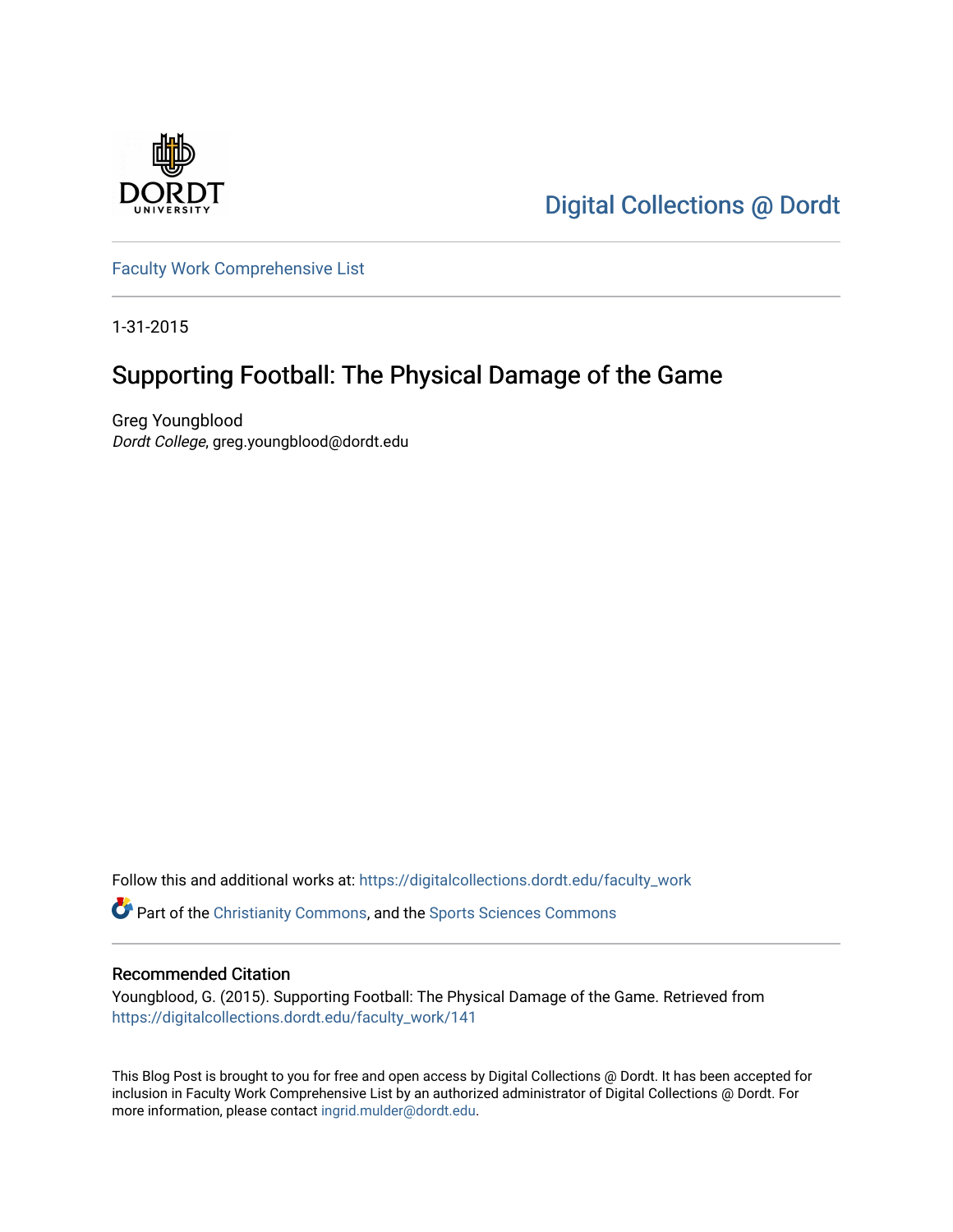## Supporting Football: The Physical Damage of the Game

#### **Abstract**

"How ethical it is to support football since it is a sport that 'wreaks devastation on brains and condemns many players to diminished brain functioning, premature dementia, and the like.' ... Instead of asking if supporting football is moral or not I believe we should be asking ourselves as players, coaches, and fans how can we use the gifts, talents and abilities God has given us to create a culture in sports where we demonstrate the spirit of God and work for his glory."

Posting about the morality of supporting football as well as ethics in football from a Christian perspective from In All Things - an online hub committed to the claim that the life, death, and resurrection of Jesus Christ has implications for the entire world.

#### <http://inallthings.org/supporting-football-the-physical-damage-of-the-game/>

Posting is part two of a response to Martin E. Marty's article of January 26, 2015, Football and Ethics which can be found at<https://divinity.uchicago.edu/sightings/football-and-ethics-martin-e-marty>. Part one can be viewed at [http://digitalcollections.dordt.edu/faculty\\_work/140/](http://digitalcollections.dordt.edu/faculty_work/140/)

#### Keywords

In All Things, football, Christianity, head injury, sports related concussions, ethics

#### **Disciplines**

Christianity | Sports Sciences

#### **Comments**

[In All Things](http://inallthings.org/) is a publication of the [Andreas Center for Reformed Scholarship and Service](http://www.dordt.edu/services_support/andreas_center/) at Dordt [College](http://www.dordt.edu/).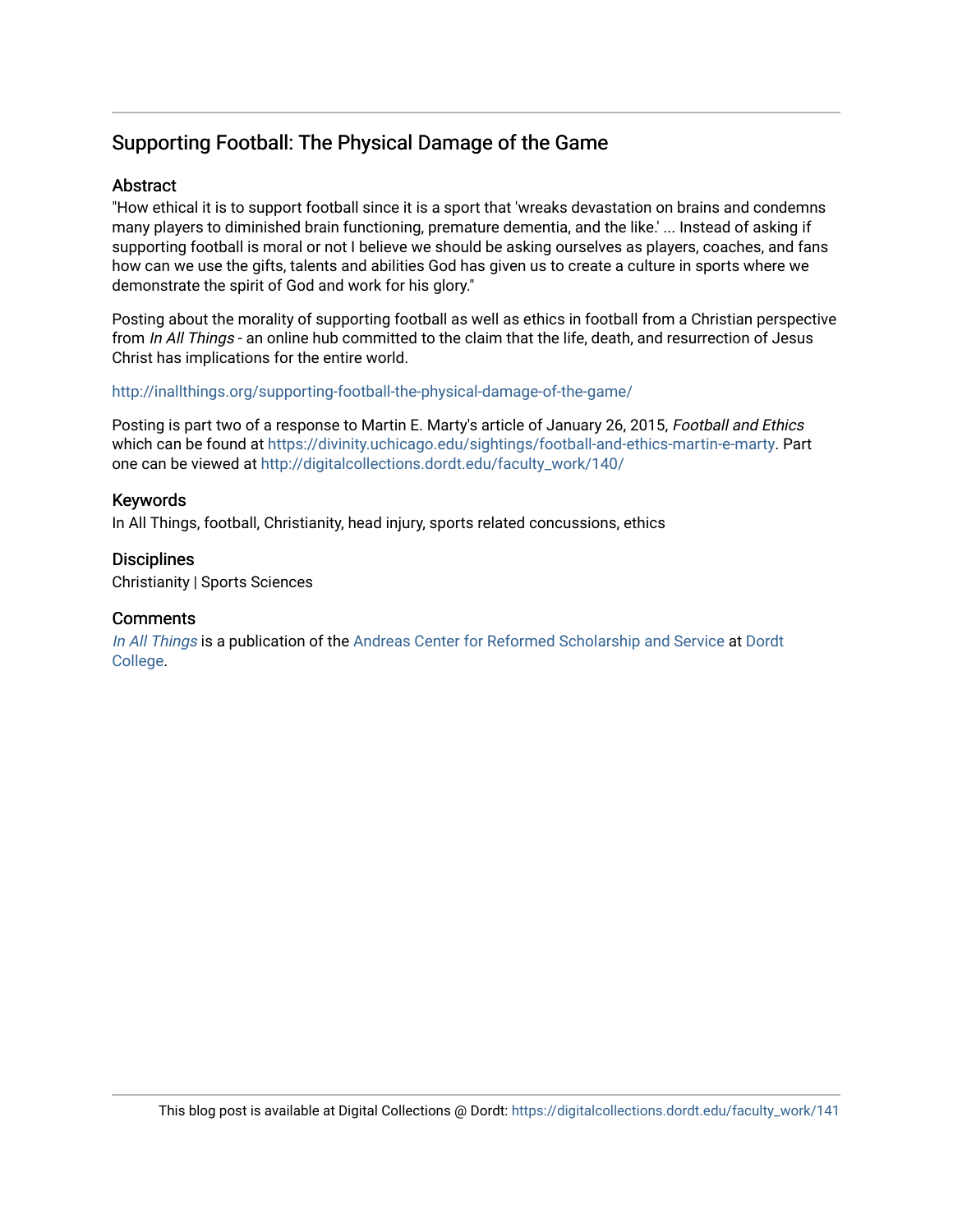# **Supporting Football: the Physical Damage of the Game**

**inallthings.org**[/supporting-football-the-physical-damage-of-the-game/](http://inallthings.org/supporting-football-the-physical-damage-of-the-game/)

#### Greg Youngblood

On January 30, 2015, Greg [Youngblood](http://inallthings.org/why-we-should-watch-football/) responded to Martin E. Marty's article *[Football](https://divinity.uchicago.edu/sightings/football-and-ethics-martin-e-marty) and Ethics* in *Why We Should Watch Football*. This article is part two in his response to Marty's article.

The second issue raised by Marty in his article is how ethical it is to support football since it is a sport that "wreaks devastation on brains and condemns many players to diminished brain functioning, premature dementia, and the like." The assumptions made in his statement are not completely accurate. Yes, football has been shown to cause head injuries with long term serious affects, especially at the professional levels where a combination of genetically freakish athletes in their physical prime, given the optimal training in strength, speed, and mechanics make for the perfect storm of potential injury. However, the vast majority of people who participate in football do not fit in this category. Most high school and college athletic trainers and coaches in football report around a 5%-20% concussion rate per year. Some claim that many concussions go unreported. Even if true, this is far from a large percentage of participants that actually suffer from head injuries.

In the Journal of Athletic [Training](http://www.nata.org/journal-of-athletic-training) article, *Concussions Among United States High School and Collegiate Athletics* (2007), researchers studied the rates of brain injuries occurring in sports participation for high school and college athletes in the age group of 15-24 years of age. While football is definitely the sport that has the majority of the concussions (40.5% of all sports), even at the college level concussions occur at a rate of 0.61 per 1000 athletic exposures (each practice or game make an exposure regardless of its duration). In a given season there would be less than 100 athletic exposures to a football athlete so that would be a rate of .061 concussions per season or 6.1%. The study indicated that brain injuries due to sport were second to motor vehicle crashes for this age group (15-24).

I do not want to minimize the consequences of brain trauma but the data reveals that at amateur levels the number of significant issues is not as high as many argue. We still don't know a lot about the effects that playing football has on the brain and research still needs to be done. We should take as much precaution as possible to protect football athletes. At the professional level there is no doubt the potential for injury is much greater. However, we know much more now than in previous years and many policies, equipment, and procedures have been changed to protect those involved. At the youth levels, all coaches are required to participate in the "Heads Up" program, which educates coaches on proper teaching techniques to reduce potential head and neck injuries. For those like Marty who suggest that supporting football is immoral because there are potential dangers, I would remind him about seatbelt laws that did not exist thirty years ago. Once studies showed that seatbelt use would prevent many serious injuries and fatalities, lawmakers began requiring people to buckle up and injuries were reduced significantly. Likewise in football, now that we know and understand the nature of head injuries we are doing much more to reduce the damage.

In both car-seatbelt and football cases, however, the risk will never be completely eliminated but is something that is understood. In sport law there is a concept of inherent risk that says a person knows and understands that by playing football or driving a car there is inherent risk that they assume. All current NFL players know and understand the risk they are taking and accept that risk just as we know and understand the risk of driving in a car. Marty suggests that modern day football is similar to the Roman gladiators where slaves performed for the entertainment of the masses. While large money contracts and fame and